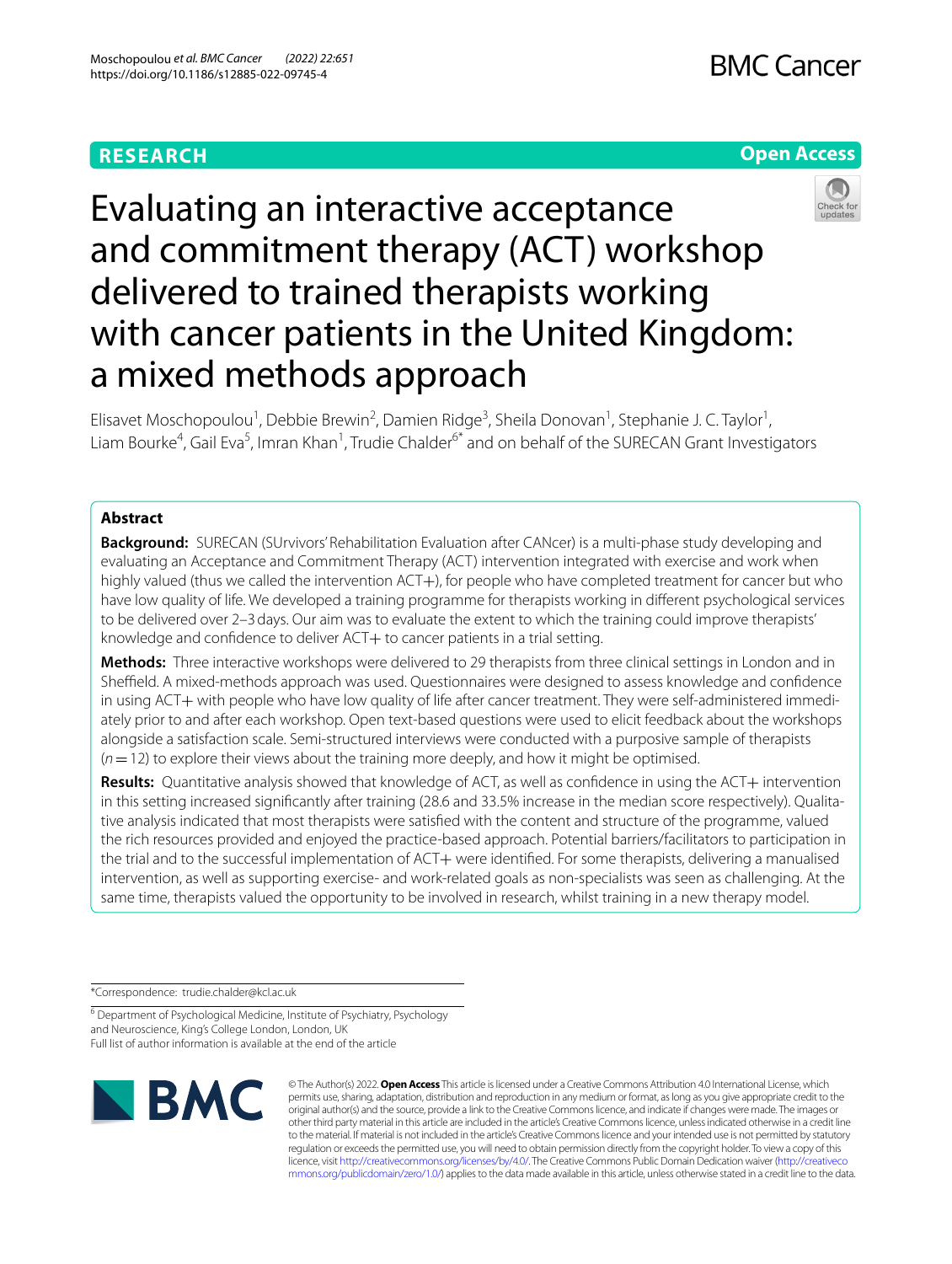**Conclusions:** Training can efectively improve the knowledge and confdence of therapists from diferent clinical backgrounds to deliver a modifed ACT intervention to cancer patients in a trial setting.

**Keywords:** Training, Acceptance and commitment therapy, cancer, Quality of life, Education

# **Background**

According to Cancer Research UK, 50% of people diagnosed with cancer in England and Wales are predicted to survive 10years or more, a statistic that has doubled in the last 40 years [[1\]](#page-12-0). Although cancer survival varies widely worldwide, this favourable trend is in line with data from Europe and the United States where 5-year average survival rates have generally increased steadily over time and are now around 50 and 67% respectively [[2,](#page-12-1) [3](#page-12-2)]. In the UK, about a third of patients living with and beyond cancer report poor quality of life (QoL), due to issues such as fatigue, the physical side effects of treatment, emotional distress including fear of cancer recurrence, and concerns about returning to work  $[4-6]$  $[4-6]$ . Although returning to work may help cancer patients regain a sense of normality [[7,](#page-12-5) [8](#page-12-6)], evidence suggests that cancer survivors of working age have a higher risk of unemployment compared to healthy individuals [\[9](#page-12-7), [10](#page-12-8)]. At the same time, keeping physically active can have a benefcial efect on the overall health and quality of life of cancer survivors and can help reduce side efects of treat-ment such as fatigue, anxiety and pain [\[11](#page-12-9), [12\]](#page-12-10).

Previous research from our group has shown that both a talking therapy such as cognitive behavioural therapy (CBT), and exercise-based interventions have some efect on improving the QoL of those living with and beyond cancer [\[13](#page-12-11)]. Since current interventions are only moderately efective, we set up the SURECAN study (Survivors' Rehabilitation Evaluation after Cancer) to develop, pilot and evaluate a novel, person-centred psychological intervention based on Acceptance and Commitment Therapy (ACT). The potential for ACT to beneft cancer patients from diferent backgrounds and with varied degrees of difficulties and abilities relates to how it specifcally constructs patient change. In contrast to traditional approaches to psychopathology, ACT is not concerned with categorising and treating patients' symptoms. Instead, it focuses on establishing acceptance of what cannot be changed (e.g., cancer diagnosis, the risk of recurrence), while encouraging commitment to pursuing realistic change by prioritising personal values and encouraging psychological fexibility and adaptive behaviours.

Recently, studies have highlighted the broad applicability of ACT as a transdiagnostic intervention that can be delivered in diferent formats to meet the needs of different patient populations  $[14, 15]$  $[14, 15]$  $[14, 15]$  $[14, 15]$  $[14, 15]$ . The evidence base for ACT in long-term conditions was reviewed by Graham et al. [[16\]](#page-12-14) who reported that ACT has shown promise in improving several outcomes within a range of conditions (e.g. cancer, epilepsy, paediatric illness, multiple sclerosis, diabetes). Nevertheless, the authors emphasised the lack of methodologically rigorous studies. Empirical support for the application of ACT specifcally in cancer has grown in recent years. Gonzalez-Fernandez & Fernández-Rodríguez (2019) [\[17](#page-12-15)] reviewed the evidence from studies of ACT in oncology settings and reported promising fndings including improved patient quality of life and emotional wellbeing, as well as greater psychological flexibility. The authors concluded that large-scale randomised clinical trials (RCTs) comparing ACT with no treatment or with other efficacious therapies were warranted. In another recent review, Mathew et al. (2020) [[18\]](#page-12-16) examined 13 studies of ACT in different adult cancer survivors and concluded it is an efective intervention for common concerns such as anxiety, depression and fear of recurrence. The authors suggested that further research was needed to investigate the efects of ACT on other outcomes.

We developed an intervention based on ACT, to be integrated with exercise and work/meaningful occupation, in ways that are tailored to each participant's personal values and goals. We called this intervention "ACT Plus  $(+)$ " to emphasise that therapists should bring up conversations in therapy around work and exercise, considering the evidence-base for them. If participants are interested in value-based goals related to exercise or work then the therapist will facilitate it. Equally, if participants do not hold values which include exercise or work then the focus of the therapeutic conversations will be around values and goals which are of personal importance. A theory-based and evidence-based approach was adopted to facilitate the iterative development of ACT+. Normalisation Process Theory  $[19]$  $[19]$  was used to guide this process and evidence from several diferent sources (i.e. qualitative work with patients and key stakeholders, evidence from the literature, as well as insights from patient and public consultations) was brought together to help us develop and refne the proposed intervention. NPT provides a framework within which to understand and evaluate key mechanisms that promote the successful implementation of new technologies and complex interventions [\[20\]](#page-12-18). In the SURECAN programme, NPT constructs (i.e. context, coherence, cognitive participation,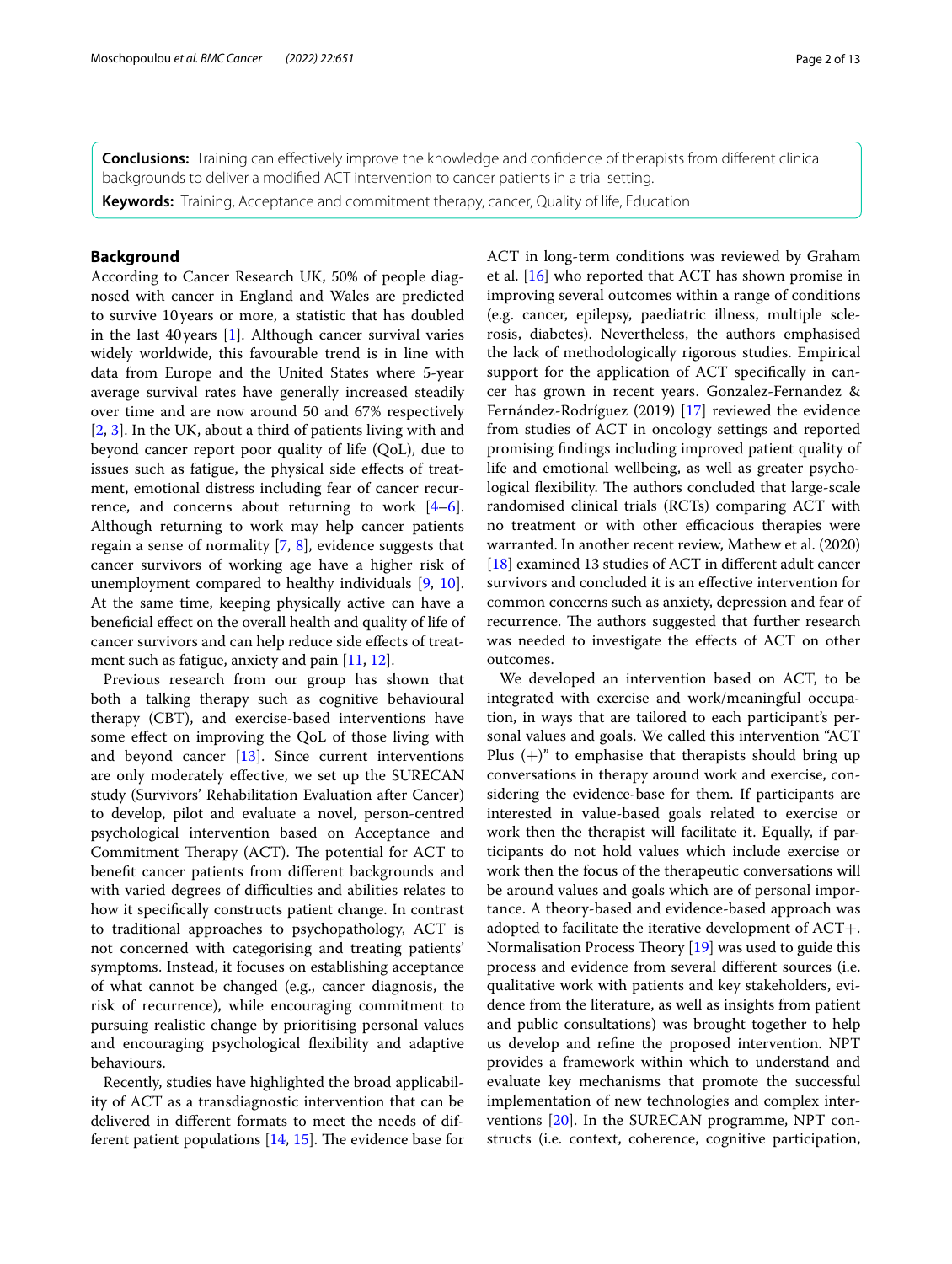collective action and refective monitoring) are used as a sensitising tool to ask pertinent questions of patients and healthcare professionals, as well as in data analysis in order to robustly think through issues of intervention development, evaluation of delivery and trial issues. NPT was chosen as it is widely used in the UK [\[21](#page-12-19)], being consistent with Medical Research Council guidance for the development of complex interventions [[22](#page-12-20)], including fulflling a recognised need for strong theoretical foundations in intervention development and evaluation [\[19](#page-12-17)]. We also shaped the ACT+ intervention to be delivered in culturally sensitive ways and increase the likelihood that it would be acceptable to a culturally diverse population [[23\]](#page-12-21). For example, we iteratively developed the  $ACT+$ Participant Handbook, a resource for patients receiving ACT+, in consultation with patient and public representatives from diverse ethnic backgrounds  $(N=8)$ . They reviewed the handbook and commented on its cultural acceptability, language use and comprehension, as well as the appeal of the imagery.

ACT+ consists of eight weekly or biweekly sessions with a trained therapist using diferent modalities of delivery to suit individual needs (e.g., face-to-face, via telephone/video). Therapists delivering  $ACT+$  sessions are supported by a therapy manual designed to provide guidance on what might be addressed during the course of therapy and to supply therapists with relevant prompt sheets and materials for the participants. The manual is intended to be a fexible guide to help therapists adopt a broader ACT-consistent approach. For example, although the  $ACT+$  sessions follow a structure, therapists are encouraged to use a formulation-based approach and to tailor the proposed ACT+ session plans according to each participant's needs and values. Similarly, the manual includes a variety of suggested metaphors, mindfulness exercises and worksheets. However, their use is not intended to be prescriptive and therapists are encouraged to use them as they see ft or to develop and use their own therapy aids.

In terms of who could deliver ACT+ in England, Improving Access to Psychological Therapies (IAPT), a National Health Service (England) initiative, recently widened its scope to provide therapy for patients with long-term physical health conditions who also report emotional distress, including those living with and beyond cancer [73]. Traditionally, they provide evidencebased psychological therapies for adults with depression and anxiety  $[24]$  $[24]$ . For the purposes of the trial,  $ACT+$ could also be delivered by therapists in specialist secondary care services or by those in the charity sector whose responsibilities include supporting cancer patients.

This paper describes the development of an interactive multimodal training programme for therapists taking part in the SURECAN trial and its subsequent evaluation. Having developed the prototype ACT+, we a) developed a training programme to be delivered over 2–3days to train therapists from diferent services in the structured ACT+ manualised intervention, and b) collected feedback from therapists who attended training to explore their experience and modify the programme accordingly. The aim of the evaluation was both to investigate the efectiveness of the workshop at improving therapists' knowledge and confdence to deliver the manualised ACT+ intervention to cancer patients in a randomised clinical trial setting and to understand how we might improve the proposed training programme.

# **Methods**

# **The training programme**

Two experienced cognitive behavioural therapists developed iteratively an interactive, bespoke training programme in consultation with the wider SURECAN team. Both therapists had received extensive training in ACT. Three training workshops, each delivered over 2-3 days, were held in London and in Sheffield between November 2018 and January 2020. All workshops were held at university teaching rooms (i.e. Queen Mary University of London and Sheffield Hallam University). The location of each workshop was chosen based on trainees' geographical convenience, however both trainees and trainers were reimbursed for any travel and accommodation costs incurred. Workshops were delivered between 9.45am and 5pm, with the third and fnal day fnishing at 2pm. A 15-minute break between sessions was taken in the morning and in the afternoon, while an hour-long break was allowed for lunch. Lunch and refreshments were provided throughout the workshop. The two therapists delivered all workshops, while members of the research team delivered specialist sessions. Our goal was to train therapists in the structured ACT+ clinical approach and to equip them with the confdence and knowledge to deliver the ACT+ manualised intervention, encouraging them to adopt a broader ACT-consistent approach towards working with cancer patients.

Workshops consisted of a range of didactic and experiential activities using PowerPoint and audio-visual skills demonstrations, role-plays, case discussions and group work. On the frst and second day of the workshop, approximately 3.5 hours were devoted to PowerPoint presentation time, while about 2 hours were dedicated to group exercises and experiential activities. About 30 minutes at the end of each day were used to reflect on the content covered and to answer questions. Day 3 included less Power point time (about 1 hour) and more time was reserved for refections, discussion and demonstrations guided by therapists' needs. The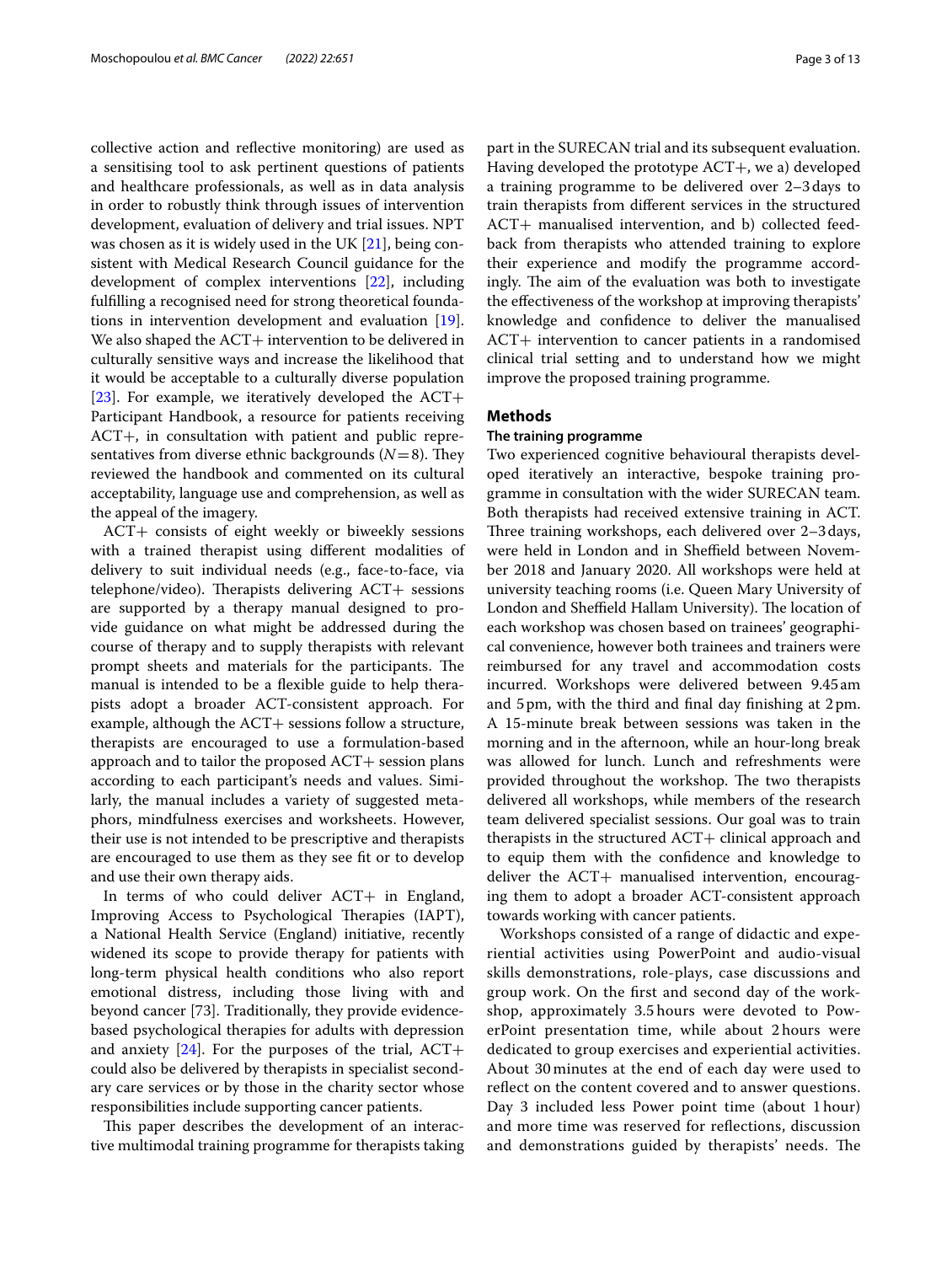training programme included topics such as insights into cancer diagnosis, teaching on the theory of ACT and techniques used in therapy (e.g. mindfulness, use of metaphors), the  $ACT+$  model and structure of sessions, cultural sensitivity based on the fndings from a qualitative SURECAN work-package [\[25](#page-12-23)], as well as supporting exercise- and work-related goals. Following therapists' feedback after the frst workshop, minor changes were made to the content. Information about the theory of ACT was expanded and the workshop was lengthened from 2 days to two and a half days to allow more time for final reflection. The second and third workshops were identical. A detailed description of the content covered in the training programme is provided in additional file [1.](#page-11-0) Therapists received the  $ACT+$  Therapist Manual and the Participant Handbook, resources developed iteratively, specifcally for SURECAN, in consultation with the study's patient and public involvement group and community groups. Feedback from the study team and therapists who attended ACT+ training was also considered when developing further iterations of the resources.

# **Participants**

The opportunity to take part in the study and be trained was advertised in the NHS and third sector services interested in SURECAN. There were no financial incentives for therapists to participate in the trial and to attend the training workshop. Incentives to attend the workshop were primarily linked to therapists' professional development (e.g. training in a new therapeutic model, being involved in research, gaining experience of working with this patient group). Therapists could attend the training programme free of charge.

Sixteen therapists across the three workshops were invited to take part in qualitative interviews and 12 agreed. Seven therapists from the frst workshop, 4 from the second and 1 from the third workshop were interviewed A purposive sampling approach was adopted to seek the views of therapists working in different services, of diferent genders and with diferent qualifications. The sample comprised 7 therapists working in secondary care, 4 in IAPT services and 1 therapist in the charity sector. Three therapists were men. Six were clinical psychologists, 3 were CBT therapists, 2 were counselling psychologists and 1 was a hypnotherapist.

Therapists who attended the training workshops, as well as those who participated in qualitative interviews were not paid for their time as both activities took place during their working hours in agreement with their employer.

# **Data collection**

For the purposes of evaluating the training programme, all therapists were asked to complete a set of questionnaires upon their arrival to the training location prior to the start of the workshop (T1) and immediately after the end of the workshop (T2). A satisfaction questionnaire was distributed at the end of each workshop (T2). All survey responses were anonymised to ensure confdentiality. Semi-structured qualitative interviews [[26\]](#page-12-24) were conducted approximately 2 months after the workshop to elicit therapists' thoughts on the workshop. Interviews lasted approximately 1 hour and were conducted face-to-face at therapists' workplace or via telephone. Interview topics included therapists' prior experiences of ACT, research and cancer care, their initial thoughts on the modifed ACT+ model, the content and format of sessions, how the workshop might be modifed and their confidence to deliver ACT+ (topic guide available as supplement – see additional file  $1$ ).

#### **Measures**

In accordance with Kirkpatrick's [[27\]](#page-12-25) training evaluation model, the impact of the workshop on therapists' knowledge and confdence, as well as their satisfaction with the training, were assessed using self-administered questionnaires. In Kirkpatrick's model, there are four consecutive levels (i.e. reaction, learning, behaviour, and results) each representing a more precise measure of training effectiveness. This model was chosen for its success in studies evaluating training for health professionals [\[28](#page-12-26)], and for its systematic approach. The questionnaires were designed by the study team to address key aspects of the workshop's content and assess the frst two levels of Kirkpatrick's model; a satisfaction scale assessed "reaction", while knowledge and confdence questionnaires assessed "learning". The knowledge questionnaire was developed specifcally for this study, whereas the confdence and satisfaction scales were based on instruments designed for a previous study [[28](#page-12-26)].

Knowledge about living with and beyond cancer and the ACT model was assessed using a series of statements that participants categorised as "True" or "False (see Table [1\)](#page-4-0). Each correct answer was given a score of 1 and a summated total score was calculated (maximum score $=10$ ). Attendees were also asked about their confdence in delivering ACT+ using twelve questions scored on a five-point Likert scale  $(1)$  Not Confident;  $3 =$ Somewhat Confident;  $5 =$ Completely Confident) (see Table [2\)](#page-4-1). Finally, therapists were asked to rate their overall satisfaction with the quality of each day of the workshop using a scale from 1 (Needs Improvement)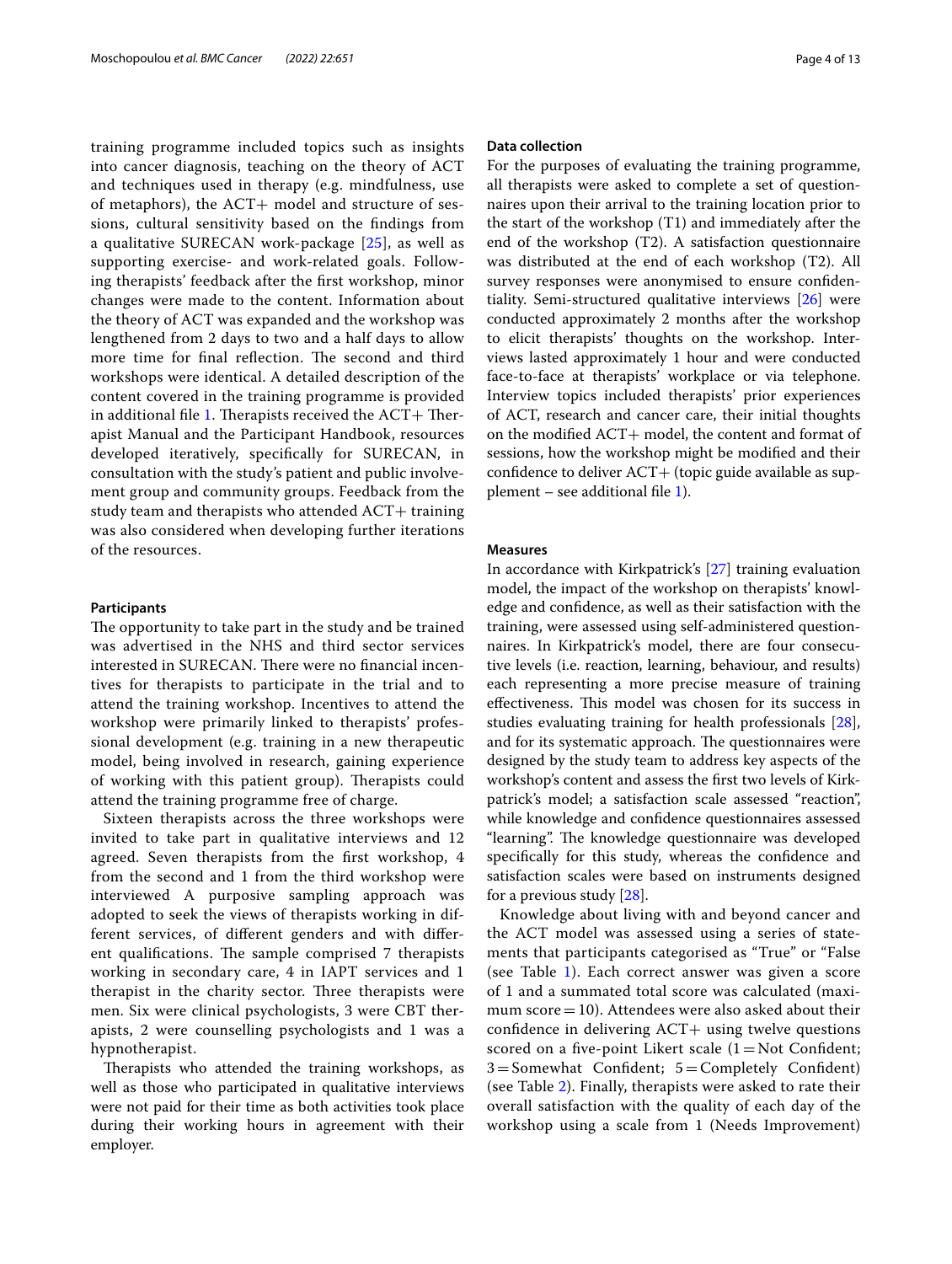<span id="page-4-0"></span>

|  |  | Table 1 Percentage of correct responses to individual items on the general knowledge. Questionnaire (N = 29) <sup>a</sup> |  |  |  |  |  |  |
|--|--|---------------------------------------------------------------------------------------------------------------------------|--|--|--|--|--|--|
|--|--|---------------------------------------------------------------------------------------------------------------------------|--|--|--|--|--|--|

| <b>Ouestionnaire Item</b>                                                                                            | <b>Correct answer</b> | Percentage<br>of correct<br>responses |                |
|----------------------------------------------------------------------------------------------------------------------|-----------------------|---------------------------------------|----------------|
|                                                                                                                      |                       | T1                                    | T <sub>2</sub> |
| Q1) It is estimated that about a third of patients living with and beyond cancer report poor quality of life.        | True                  | 86.2                                  | 93.1           |
| Q2) Quality of life is only affected by psychological problems.                                                      | False                 | 93.1                                  | 89.7           |
| Q3) People living with and beyond cancer are 40% more likely to be unemployed than those who have not<br>had cancer. | True                  | 79.3                                  | $100*$         |
| Q4) People who have recently finished treatment for cancer should avoid physical activity.                           | False                 | 100                                   | 100            |
| Q5) ACT tries to identify a problematic behaviour and reduce symptoms.                                               | False                 | 58.6                                  | 82.8*          |
| Q6) In targeting unhelpful processes, ACT examines whether a thought is true or false.                               | False                 | 82.8                                  | 100            |
| Q7) ACT puts participants' views about what they value most in their lives at the heart of the therapy.              | True                  | 100                                   | 100            |
| Q8) The ACT therapeutic stance encourages the use of limited self-disclosure.                                        | True                  | 41.4                                  | 93.1***        |
| Q9) There is substantial evidence ACT helps people who are living with and beyond cancer.                            | False                 | 37.9                                  | 44.8           |
| Q10) Values direct our behaviour and they can be cancelled out by a failure to achieve a goal.                       | False                 | 72.4                                  | 75.9           |

<sup>a</sup> McNemar's test

\* *p<* 0.05

\*\* *p<* 0.01

# <span id="page-4-1"></span>**Table 2** Mean scores and standard deviations for each item on the confidence questionnaire  $(N = 29)^a$

| <b>Questionnaire Item</b>                                                                                                                                                              | Mean (SD)  |                                |
|----------------------------------------------------------------------------------------------------------------------------------------------------------------------------------------|------------|--------------------------------|
|                                                                                                                                                                                        | T1         | T <sub>2</sub>                 |
| Q1) How confident do you feel about delivering ACT+ to participants living with and beyond cancer?                                                                                     | 2.07(0.96) | $3.21(0.82)$ ***               |
| Q2) How confident do you feel about structuring sessions based on the ACT+ therapeutic model?                                                                                          | 1.97(0.94) | $3.14(0.83)$ ***               |
| Q3) How confident do you feel about detecting psychological inflexibility?                                                                                                             |            | 3.00 (0.89) 3.79 (0.73) ***    |
| Q4) How confident do you feel about using the ACT therapeutic processes to improve psychological flexibility?                                                                          |            | 2.14 (0.79) 3.48 (0.74) ***    |
| Q5) How confident to you feel about communicating the ACT model effectively using metaphors?                                                                                           | 2.17(1.04) | $3.41(0.73)$ ***               |
| Q6) How confident do you feel about using mindfulness exercises in the context of the ACT model?                                                                                       |            | 2.59 (1.15) 3.69 (0.71) ***    |
| Q7) How confident do you feel about helping the participant to notice the stimuli (thoughts, feelings, situations, etc.) that<br>hook them and take them away from the present moment. |            | $3.28(0.70)$ $3.72(0.65)$ **   |
| Q8) How confident do you feel exploring values and what is important to participants?                                                                                                  | 3.59(0.78) | $4.03(0.57)$ **                |
| C9) How confident do you feel about encouraging committed action?                                                                                                                      | 2.97(0.82) | $3.76(0.64)$ ***               |
| Q10) How confident do you feel about having a structured conversation with participants in order to identify actual or<br>potential problems in the work place?                        |            | $3.10(0.82)$ 3.76 $(0.69)$ *** |
| Q11) How confident do you feel about giving participants living with and beyond cancer advice about how to develop<br>exercise goals in context of $ACT+?$                             |            | $2.34(1.01)$ 3.59 $(0.73)$ *** |
| Q12) How confident do you feel about working with participants from a diverse ethnic background who may hold alterna-<br>tive health beliefs?                                          |            | $3.31(0.85)$ $3.83(0.71)$ **   |
| <sup>a</sup> Wilcoxon signed-ranks test                                                                                                                                                |            |                                |

Wilcoxon signed-ranks test

 $*$   $p$  < 0.05

\*\* *p<* 0.01

\*\*\* *p<* 0.001

to 4 (Excellent). A mean satisfaction score for each day was calculated. Using open text-based questions, therapists were asked to identify (a) the best and (b) the most interesting features of the workshop, as well as to (c) suggest how the training might be improved.

# **Analysis**

Quantitative data were analysed using SPSS Version 25. Descriptive analysis showed that data were not normally distributed and therefore, non-parametric statistics were used. Wilcoxon signed-rank tests were used to compare knowledge and confdence scores before and after the

<sup>\*\*\*</sup> *p<* 0.001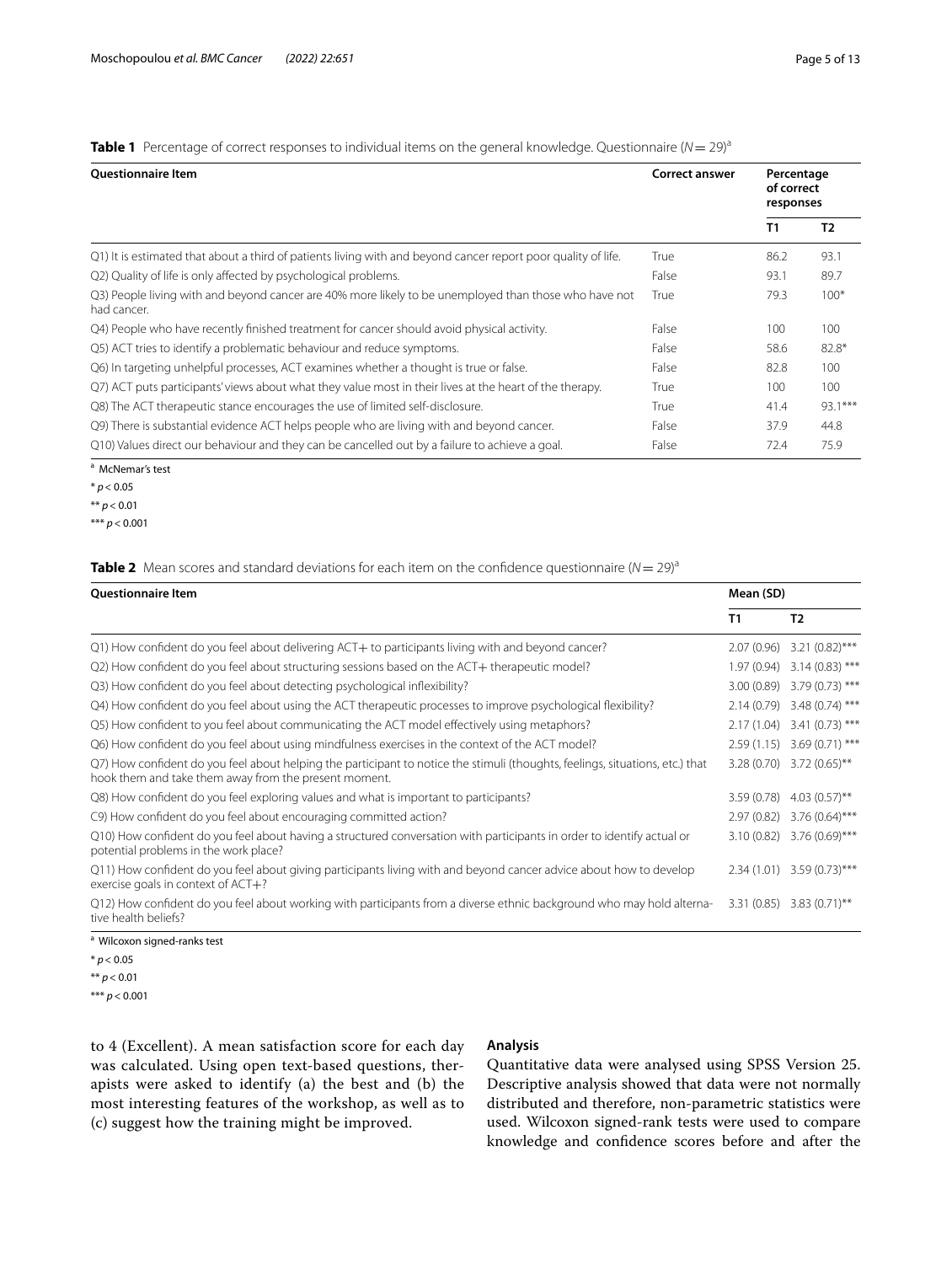training. McNemar's tests and Wilcoxon signed-rank tests were used to compare responses to individual items of the knowledge and confdence questionnaires respectively at T1 and T2. Kruskal-Wallis tests were used to compare scores between more than two groups.

Analysis of qualitative data was conducted using content analysis for responses to open-ended questions and thematic analysis for interview data [[29\]](#page-12-27). Interviews were digitally recorded and professionally transcribed verbatim. Transcripts were anonymised before input into NVivo 12, where coding reports were generated and analysis was undertaken. An inductive approach was adopted whereby after repeated reading of the transcripts to familiarise herself with the data, EM (who had been present at the workshops) coded the transcripts. The process of generating and refning the codes and coding the transcripts was documented by EM and discussed in team meetings with the qualitative lead (DR), the co-chief investigator (TC), who had delivered the training, and a co-researcher (SD) who was also familiar with the data, having conducted the interviews, as well as produced transcript summaries for discussion with the wider team. Qualitative fndings, initially drafted by EM, were discussed and debated by all authors involved in the qualitative work, until agreement was reached on the fndings.

#### **Ethical approval**

This study formed part of developing and evaluating an educational course and therefore ethics approval was not required to administer the questionnaires. Ethical approval for the interviews was obtained by the Cornwall & Plymouth Research Ethics Committee (Reference number: 18/SW/0196).

# **Results**

# **Quantitative results**

In total, 29 therapists from three clinical settings took part in three workshops. Therapists in the first workshop in London were psychologists (*n*=7) working in secondary care (i.e., Setting 1). Therapists in the second London-based workshop  $(n=18)$  were CBT therapists working in IAPT services (i.e., Setting 2). Finally, participants in the third workshop  $(n=4)$ , which took place in Sheffield, were working in the charity sector specifically supporting patients living with and beyond cancer (i.e., Setting 3). 90% were women. Across all workshops, most participants were CBT therapists (44.8%) and clinical psychologists (31%) followed by counselling psychologists (17.2%) and hypnotherapists (6.9%). In the UK, CBT therapists are healthcare professionals who have been trained to a postgraduate level specifcally to assess and support people with mental health problems using CBT.

Counselling or clinical psychologists have usually trained to a doctoral level, they may specialise in diferent areas and may use a variety of therapies to treat people with a range of difficulties. The majority of therapists in the workshop (*n*=22) had received some training in ACT prior to attending our workshop, although levels ranged from having had one lecture to having attended training over several days.

#### *Knowledge*

There was a statistically significant increase in therapists' total knowledge score (Z=−3.5, *p<* 0.001,  $r=0.45$ ) after the workshop (median=9.0; interquartile range  $=2.0$ ) compared to before (median $=7.0$ ; interquartile range  $=$  3.0). Table [1](#page-4-0) shows the correct response for each item of the knowledge questionnaire, as well as the percentage of accurate responses achieved pre- and post-training.

A Kruskal-Wallis test was used to compare knowledge scores between the groups of therapists in the three different settings. There was a statistically significant difference in knowledge scores between groups before the training  $(\chi^2(2)=9.12, p=0.01)$  but only a trend effect afterwards  $(\chi^2(2) = 5.99, p = 0.05)$ . Post hoc analyses with Bonferroni correction for multiple comparisons showed that secondary care psychologists scored signifcantly higher than charity-based therapists.

#### *Confdence*

A Wilcoxon signed-rank test showed a statistically signifcant increase in therapists' total confdence scores between T1 (median = 32.5; interquartile range = 10) and T2 (median=43.4; interquartile range=6),  $Z = -4.5$ ,  $p$  < 0.001,  $r$  = 0.59. Table [2](#page-4-1) shows item-by-item mean confdence scores at T1 and T2. All item scores increased signifcantly after the workshop.

There were no significant differences between the three clinical groups either before  $(\chi^2(2)=3.81, p=0.15)$  or after  $(\chi^2(2) = 3.06, p = 0.22)$  the workshop.

## *Satisfaction scale*

Mean satisfaction rating for Day 1 was  $M = 3.00$ ,  $(SD=1.05)$  for Day 2 it was M = 3.14,  $(SD=0.89)$ , and for Day 3 it was  $M = 3.57$ , (SD = 0.60).

# **Qualitative results**

## *Satisfaction scale (open text‑based questions)*

The best features of the training as reported by participants included receiving useful resources and materials, the workshop and trainers' approach (e.g., variety of training methods, experiential learning, knowledge), and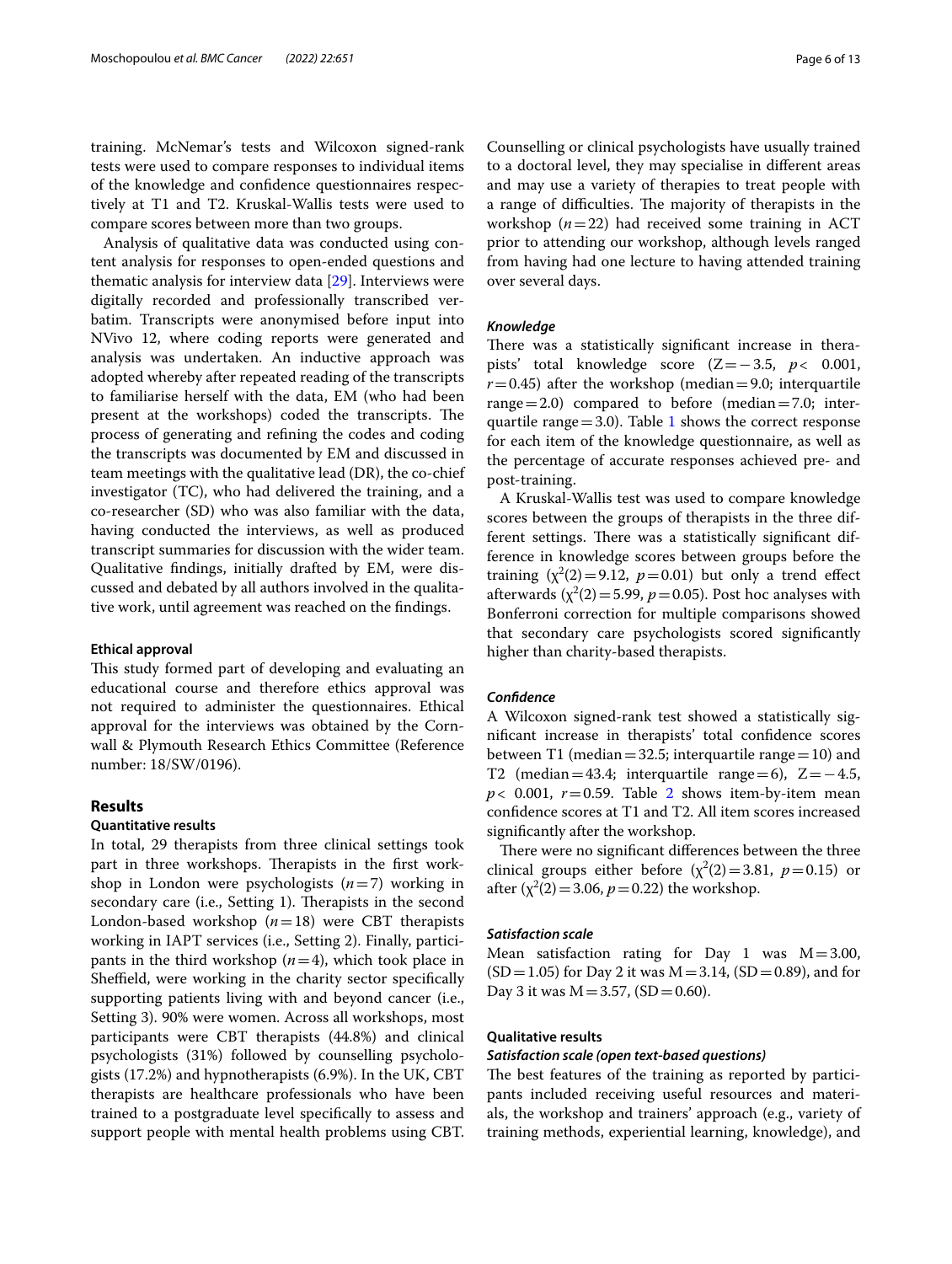learning about ACT and mindfulness. The most interesting features included learning about the core components of ACT and associated techniques, as well as learning about cultural infuences and research processes.

In terms of improvements to the workshop, most therapists wanted more role-plays and demonstrations. Minor structural changes were also suggested (e.g., better signposting to materials, less content during day one). Attendees at the frst workshop recommended content changes (e.g., further information on the theory of ACT).

Illustrative quotes are presented in Table [3.](#page-7-0)

## *Interviews*

Twelve therapists were interviewed. Three themes, each with subthemes (as numbered in brackets below), emerged from our thematic analysis: 1) therapist background and stance towards ACT, 2) content and structure of the workshop, and 3) workshop outcomes. Supporting quotes are presented in Table [4](#page-9-0).

*Theme 1: therapist background and stance towards ACT* The majority of therapists reported that the ACT+ model fitted well with their current practice (1.1). Despite varied levels of experience of using this approach, therapists across all settings commented positively on the applicability of ACT in cancer care. Many highlighted the appeal of the ACT therapeutic stance, while others valued the notion of psychological flexibility.

Depending on experience and clinical role, therapists expressed diferent views about taking part in a research trial and the intervention itself. Psychologists were curious but also sceptical about delivering a manualised intervention  $(1.2)$ . The manualised approach was considered constraining by experienced clinicians who valued their ability to adapt therapy drawing from diferent therapeutic approaches. Nevertheless, other views were expressed by the same individuals ('very motivated to do it, very open to being trained'). Some participants mentioned that this adaptive approach to therapy which seemed integral to their practice might impede adherence to the standardised approach required in a clinical trial setting. Perceptions of constraint were linked to therapists' prior training. Thus, for some IAPT therapists, who primarily offer structured CBT, ACT was perceived as allowing comparatively greater freedom in the use of clinical skills than reported by psychologists. However, IAPT therapists did report anxieties about deviating from the intervention protocol.

Participants perceived exercise and meaningful occupation as "important" domains that "lend themselves really well to a values-based conversation in ACT". However, supporting work- and exercise-related goals as nonspecialists in the context of  $ACT+$  was also perceived as challenging. Therapists across clinical settings described their routine practice as having "basic conversations" around physical activity/ work and referring patients to specialist colleagues.

*Theme 2: content and structure of the training* Most therapists appeared satisfed with the training programme in terms of the topics covered (2.1), the materials provided (2.2), and the format (e.g., duration, pace, various teaching modalities to suit diferent learning styles, variety of presenters) (2.3). Some of the therapists who attended the frst workshop recommended adapting the content and duration of the workshop in order to dedicate more time to the fundamentals of ACT and the underpinning theory, introducing a standard knowledge base, irrespective of individuals' prior familiarity with ACT. The training programme was modified accordingly and therapists who attended subsequent workshops reported the approach was fexible enough to meet therapists' individual needs. Some therapists suggested that the lived experience of cancer could be covered in greater detail. Several therapists had never worked in cancer care therefore their knowledge of cancer patients' experiences was limited.

Therapists enjoyed the experiential and interactive aspects of learning (e.g., mindfulness exercises, group activities) and found role-plays particularly helpful. Attendees also spoke highly of the expertise and "warmth and enthusiasm of the trainers" who were seen as having created an enjoyable learning environment.

*Theme 3: training outcomes* Therapists reported that the training had equipped them with the knowledge needed to deliver ACT+ (3.1). Participants gained greater confdence in their abilities, and with some preparation and practice, believed they would be able to deliver the intervention adequately. For those without any prior experience of ACT, the  $ACT+$  Therapist Manual was seen as "something that will give them confdence" going forward. Participants stated that they gained knowledge of strategies commonly used in ACT. Additionally, the workshop ofered a framework within which to practice ACT outside the context of the trial. For some, taking part in the study was an opportunity to get involved in research or to work with a diferent client group, whilst also training in a new therapy model. Overall, participants registered enthusiasm about their trial involvement (3.2) and were keen to begin.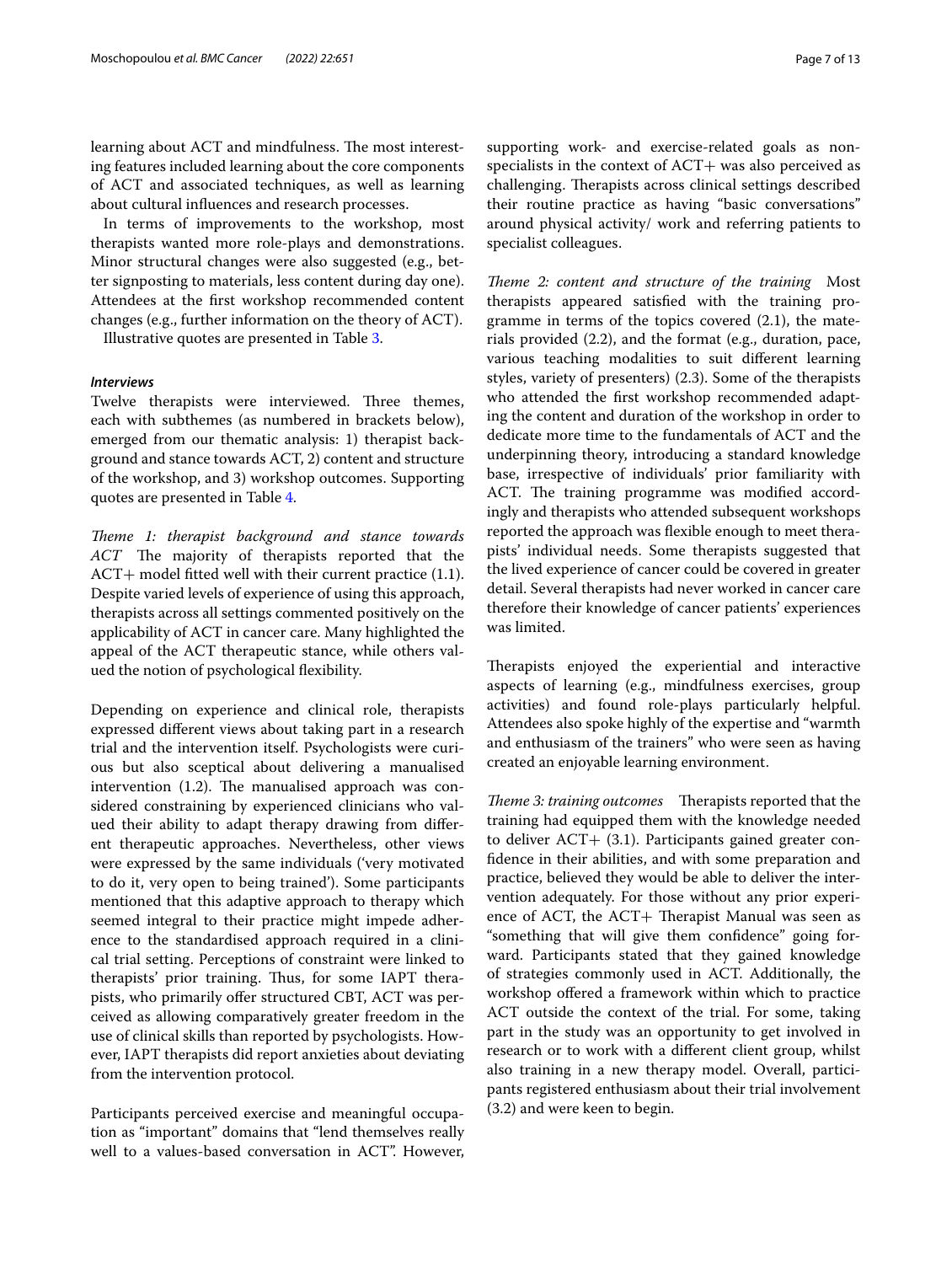# <span id="page-7-0"></span>**Table 3** Therapists' feedback about the ACT+ workshop through open text-based questions

| Themes emerging from content analysis                                                                                              | Number of<br>therapists citing a<br>theme <sup>a</sup> | Illustrative verbatim responses                                                                                                                                                                                                                                                                                                                                                                                                                                                                                                                                                                  |
|------------------------------------------------------------------------------------------------------------------------------------|--------------------------------------------------------|--------------------------------------------------------------------------------------------------------------------------------------------------------------------------------------------------------------------------------------------------------------------------------------------------------------------------------------------------------------------------------------------------------------------------------------------------------------------------------------------------------------------------------------------------------------------------------------------------|
| A. Best features of the workshop                                                                                                   |                                                        |                                                                                                                                                                                                                                                                                                                                                                                                                                                                                                                                                                                                  |
| Satisfaction with resources and materials provided during<br>the workshop                                                          | 14/28                                                  | "The materials - very thorough and user friendly"<br>(T 10, W 2)<br>"Excellent training packs/materials. The content is accessible and<br>actually works in day-to-day life"<br>(T 4, W 3)                                                                                                                                                                                                                                                                                                                                                                                                       |
| The trainers' approach and knowledge                                                                                               | 15/28                                                  | "Knowledge, expertise, flexibility, approachability of all staff"<br>(T3, W3)                                                                                                                                                                                                                                                                                                                                                                                                                                                                                                                    |
| Learning about the ACT model including new therapy<br>techniques and skills and incorporating exercise- and work-<br>related goals | 11/28                                                  | "Mindfulness-based exercises, ACT model and seeing it in action,<br>incorporating work and exercise using ACT+ approach"<br>(T 4, W 2)<br>"The simplicity of core themes. All the different strands - work<br>and exercise"<br>(T 4, W 3)                                                                                                                                                                                                                                                                                                                                                        |
| Experiential aspects of the training                                                                                               | 11/28                                                  | "Good to have many different exercises and metaphors prac-<br>ticed together"<br>(T 6, W 1)<br>"Good mix of theory and practice"<br>(T 4, W 3)                                                                                                                                                                                                                                                                                                                                                                                                                                                   |
| Satisfaction with the training set up                                                                                              | 11/28                                                  | "Use of mixed models for learning -role plays, videos, lecture<br>notes, quizzes"<br>(T 5, W 2)<br>"Variety of presenters"<br>(T3, W2)                                                                                                                                                                                                                                                                                                                                                                                                                                                           |
| B. Most interesting/new things learned                                                                                             |                                                        |                                                                                                                                                                                                                                                                                                                                                                                                                                                                                                                                                                                                  |
| Learning about the theory of ACT, and about techniques<br>and skills used to deliver ACT                                           | 24/28                                                  | "Some new metaphors/exercises to help patients"<br>(T 7, W 1)<br>"Stuck loops is a very useful concept to address problems with<br>internal dialogue"<br>(T3, W2)<br>"How to identify values and encourage clients to live by them"<br>(T 8, W 2)<br>"Learning to be more aware and accepting of emotions and<br>thoughts"<br>(T 10, W 2)<br>"Value of being able to "sit" with difficult thoughts and feelings,<br>accept them rather than avoiding, fighting or trying to get rid of,<br>and still move forward with life"<br>(T 2, W 3)<br>"Working with experiential avoidance"<br>(T14, W2) |
| Learning about research                                                                                                            | 4/28                                                   | "Insight into process of RCT/training therapists for research"<br>(T1, W1)<br>"Learning about the research and evidence for 1) ACT 2) cancer<br>3) cultural sensitivity 4) exercise 5) employment issues"<br>(T5, W2)                                                                                                                                                                                                                                                                                                                                                                            |
| Learning about the role of culture in therapy, as well as how 5/28<br>to support exercise- and work-related goals                  |                                                        | "Different ways to adapt to the client's own knowledge/prac-<br>tices (e.g. Islam - supplications) and language/words"<br>(T2, W2)<br>"Looking and becoming more aware about language in com-<br>munication"<br>(T15, W2)<br>"Getting involved in discussion about work (previously avoided)"<br>(T14, W2)<br>"Talking about exercise in session"<br>(T16, W2)                                                                                                                                                                                                                                   |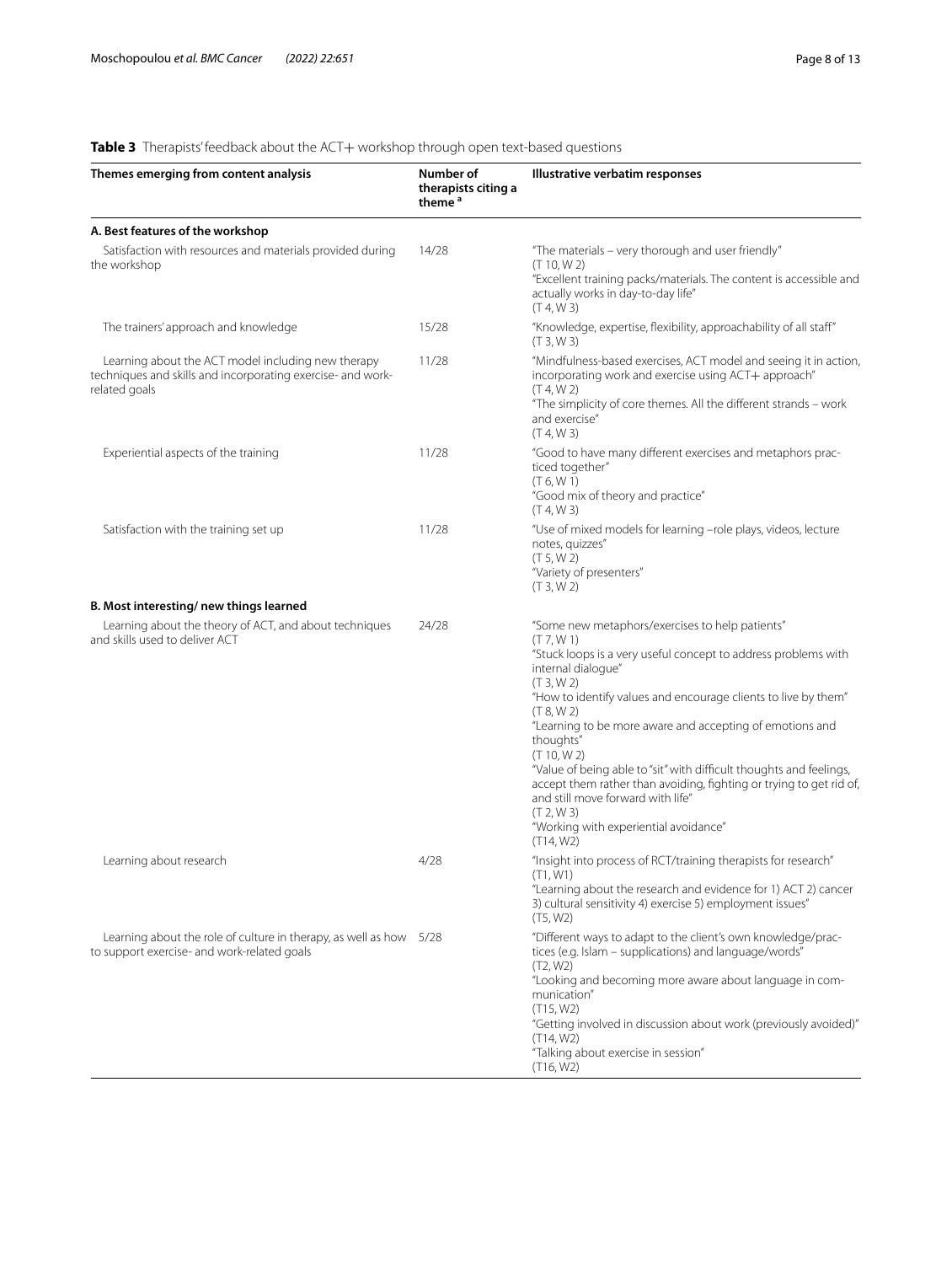#### **Table 3** (continued)

| Themes emerging from content analysis        | Number of<br>therapists citing a<br>theme <sup>a</sup> | Illustrative verbatim responses                                                                                                                                                                                                                                                                                                                                                            |
|----------------------------------------------|--------------------------------------------------------|--------------------------------------------------------------------------------------------------------------------------------------------------------------------------------------------------------------------------------------------------------------------------------------------------------------------------------------------------------------------------------------------|
| C. How the training might be improved        |                                                        |                                                                                                                                                                                                                                                                                                                                                                                            |
| More practise, role-plays and demonstrations | 11/28                                                  | "Could do more practice from the start and maybe some more<br>demonstrations/role-plays"<br>(T13, W2)<br>"Great training, maybe more live role-plays observed, fishbowls<br>for use to ask ACT-consistent questions or be involved"<br>(T5, W2)                                                                                                                                            |
| Structural changes                           | 9/28                                                   | "More obvious signposting during the power point"<br>(T3, W1)<br>"The first day was very intensive and overwhelming. Breaking it<br>down with more role-plays or videos could help in the future"<br>(T8, W2)<br>"Finish the sessions at 4 pm, as there is so much material/learn-<br>ing"<br>(T4, W3)<br>"Having more info in advance, e.g. the manual might have<br>helped."<br>(T4, W1) |
| Content changes                              | 7/28                                                   | "A re-cap/overview of ACT would have been helpful to orientate<br>US''<br>(T4, W1)<br>"More background on ACT core processes"<br>(T7, W1)                                                                                                                                                                                                                                                  |

*a Data from one attendee was missing therefore we collected feedback from 28 therapists in total*

*T*=*Therapist; W*=*Workshop*

# **Discussion**

We developed a bespoke training programme for therapists working in diferent psychological services to be delivered over 2–3 days. Our aim was to train therapists in the structured  $ACT+$  therapy manual and to evaluate whether training could increase therapist knowledge of ACT, as well as their confdence to deliver the ACT+ intervention to patients living with and beyond cancer, in the context of the SURECAN randomised controlled trial.

Our quantitative results showed that training was well-received and resulted in improved outcomes as reported by trainees themselves. Although pre-training total scores were relatively high, therapists' knowledge increased signifcantly after the workshops with the greatest improvements seen on items related to key aspects of ACT (i.e. items 5 and 8 of the knowledge questionnaire focusing on the aims of ACT and the therapeutic stance respectively). Inspection of average scores for the three groups of therapists working in different settings showed minor diferences in knowledge scores pre-training but no diferences after the training. The small sample size precludes us from treating subgroup diferences as signifcant efects but any discrepancies might refect therapists' prior education and training. Most therapists in our sample had received some training in ACT prior to the workshop.

After the workshops, therapists reported signifcantly higher confidence in their abilities to deliver the ACT+ intervention and to manage common difficulties in the cancer survivorship phase. Confdence levels did not difer between therapist groups either before or after the training.

Similarly, qualitative analysis showed that participants gained knowledge of ACT; they enjoyed the practicebased nature of the workshops; and were satisfed with the resources provided. Training was efective in upskilling therapists taking part as some were able to proactively apply new learnings from the workshop to their wider practice ahead of the start of the trial. Participants favoured more demonstrations and skills practice, however that would require a longer training programme. Feedback from therapists who attended the frst workshop was acted upon and resulted in iterative changes to the content and duration of the workshop, which led to improvements for subsequent trainees. Nevertheless, the integration of work and exercise support alongside ACT continued to create concerns for some of the therapists around specialist expertise. Finally, subgroup diferences were identified in qualitative analysis too. These were largely pertaining to the manualised nature of the ACT+ intervention with clinical psychologist and IAPT therapist interpretations of the 'fexibility' in the approach diverging.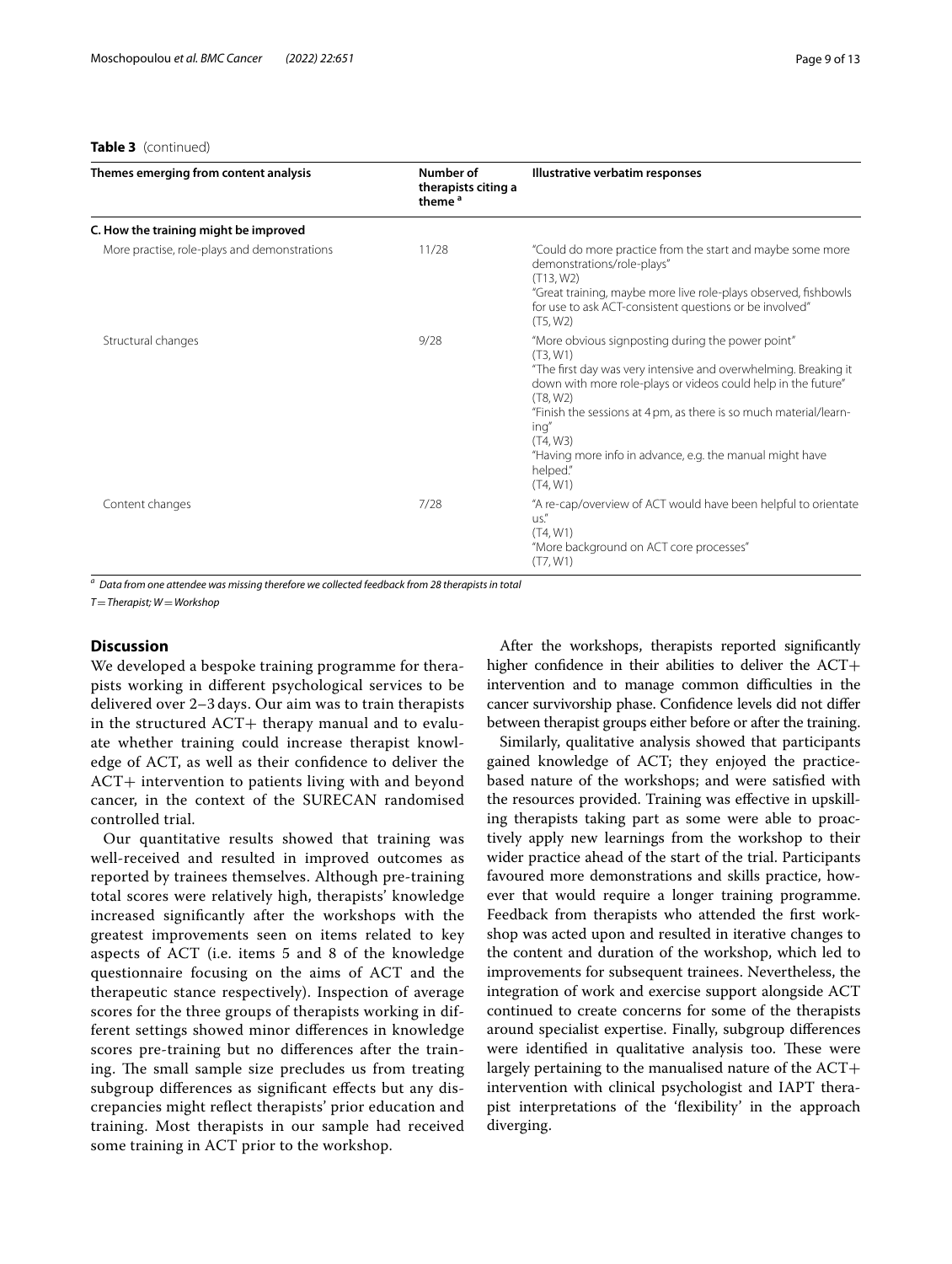<span id="page-9-0"></span>

| Table 4 Qualitative themes and subthemes from interviews with therapists who attended the ACT+ workshops |  |
|----------------------------------------------------------------------------------------------------------|--|
|----------------------------------------------------------------------------------------------------------|--|

| Theme                                                     | <b>Subtheme</b>                                                              | <b>Example quote</b>                                                                                                                                                                                                                                                                                                                                                                                                                                                                                                                                                                                                                                                                                                                                                                                                                                                                                                                                                                                                                      |
|-----------------------------------------------------------|------------------------------------------------------------------------------|-------------------------------------------------------------------------------------------------------------------------------------------------------------------------------------------------------------------------------------------------------------------------------------------------------------------------------------------------------------------------------------------------------------------------------------------------------------------------------------------------------------------------------------------------------------------------------------------------------------------------------------------------------------------------------------------------------------------------------------------------------------------------------------------------------------------------------------------------------------------------------------------------------------------------------------------------------------------------------------------------------------------------------------------|
| 1. Therapist back-<br>ground and stance<br>towards ACT    | 1.1 Therapists' stance towards ACT (in the con-<br>text of current practice) | I think ACT as a model, [] it's very much about us coming alongside<br>a patient rather than us being experts. [] it's not that something's<br>broken in the patient that needs to be fixed. It's really that they're making<br>understandable changes that, in the circumstances they've been in, but<br>now we need to look at well, what's working and could you do something<br>different? So I really like that it's not blaming, it's not punitive and it's very<br>much about what are we going to do about how you're managing in the<br>here and now. $(W1-2)$<br>I think it's pertinent to clients, I think it could be useful. It moves away from<br>some of the traditional CBT that seems less helpful to people with physical<br>health conditions, particularly in this instance, cancer. Because it does tap<br>into who that person is, and not who they used to be, but still who they<br>are. And allows you to then move forward with that, rather than keep on<br>going back to the past. (W2-4)                     |
|                                                           | 1.2 Delivering a manualised intervention                                     | [] having the amount of experience that I have [], I think the risk is<br>engaging in this trial might not make enough use of that level of experi-<br>ence and flexibility and adaptability. [] as an intervention it may be an<br>intervention that's better suited to be provided by people with a lower<br>level of experience. Because it provides a scaffolding for their work, which<br>would be helpful, rather than constraining. (W1-6)<br>So doing a trial where you just have to do something in particular really<br>quite appeals to me, and I just see how that is. But [] if I feel like some-<br>thing else might be helpful, then I'm not allowed to do that, I've just got<br>to do what I'm doing within the model, then I guess that will be a bit of a<br>dilemma. Well, not a dilemma, but that will be maybe, yeah, challenging.<br>But I quess, yeah, we've got to try these things and see if they work and see<br>if they have value in that sense. (W2-3)                                                     |
|                                                           | 1.3 Supporting work- and exercise-related goals                              | We have like a local exercise on prescription scheme, and we've got a<br>member of the team whose, that's kind of their thing. And so it's quite<br>prominent, and equally the employment obviously, is IAPT, the employ-<br>ment support workers that we have here. []So it feels in line with what<br>we're already doing. I suppose the difference for me is the sense of me<br>doing all of those things. (W2-3)<br>[] But yeah, how much are we expected to do? To get into that part of it.<br>And how much does a client want you to do that? Because they're coming<br>to you for therapy. So probably the expectation might not be I'm coming<br>to you so you can sort out my issues with my employer, and talk to me<br>about the Disability Discrimination Act and what that means for me and<br>how I can fight my corner. But again, we'd bring that back to problem-<br>solving. (W2-4)                                                                                                                                    |
| 2. Content and struc-<br>ture of the training<br>workshop | 2.1 Training content                                                         | Maybe at least one other day covering ACT in itself would've been really<br>helpful. Because everybody came with different levels of knowledge about<br>ACT. [] So a separate component teaching that, before moving on to<br>how it would work in practice in six sessions for this particular patient<br>group would've been really useful. (W1-1)<br>But the SURECAN training was good for me because it was pitched at that<br>level of people who didn't know so much about ACT already sort of thing.<br>[] I didn't come out of it feeling like oh, there were things that we didn't<br>cover. (W2-3)<br>It was a nice, flexible approach. Everything  the pace was great. We knew<br>what we were doing at the end of each session. So I think the length of<br>time devoted to each subject and the mix of role-play and theory. Yeah, I<br>couldn't say do anything different [] we all thought it was great, we really<br>enjoyed it. Yeah, I don't think there was anything, you could do anything<br>different there. (W3-1) |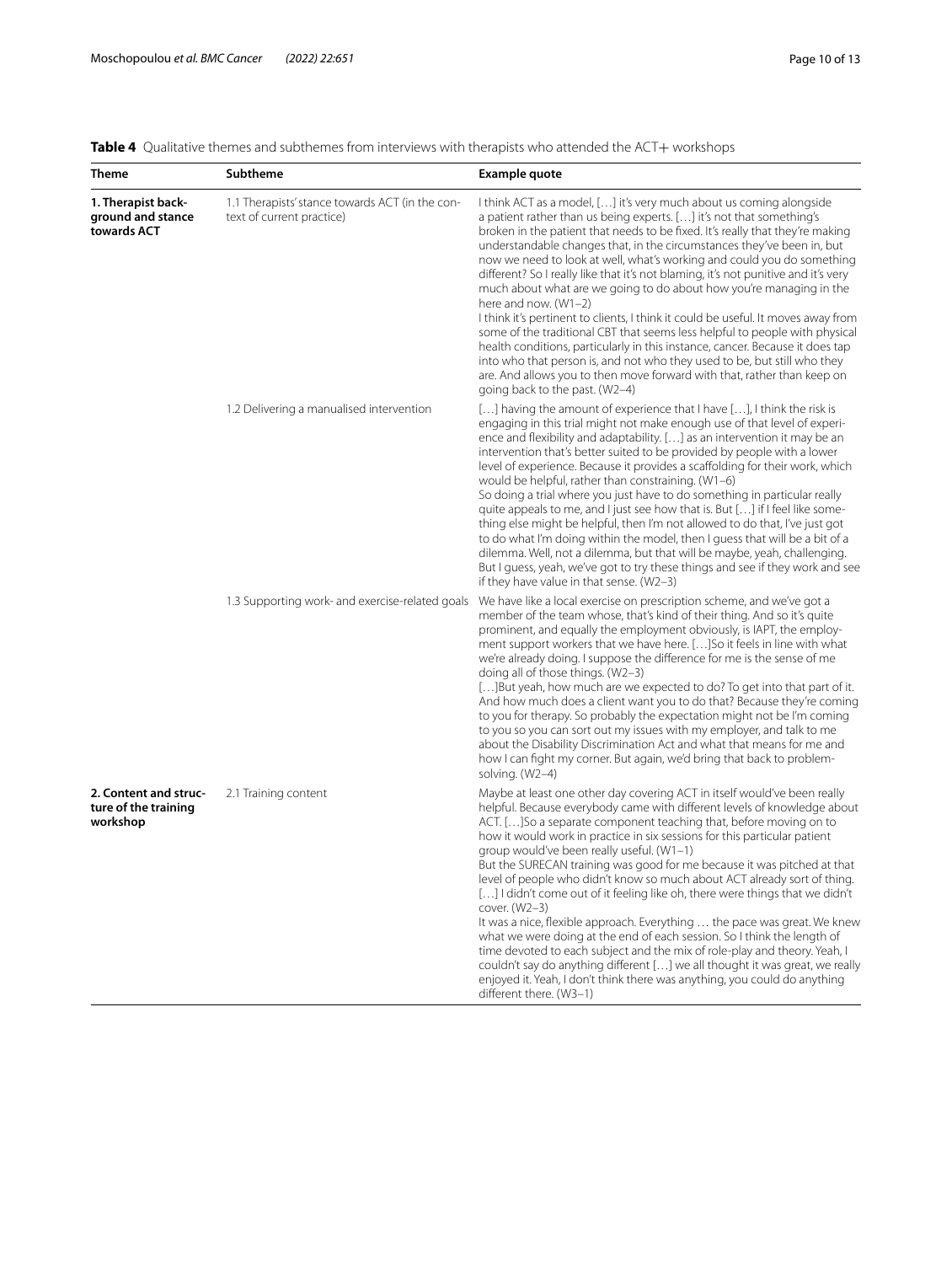# **Table 4** (continued)

| <b>Theme</b> | Subtheme                                          | <b>Example quote</b>                                                                                                                                                                                                                                                                                                                                                                                                                                                                                                                                                                                                                                                                                                                                                                                   |
|--------------|---------------------------------------------------|--------------------------------------------------------------------------------------------------------------------------------------------------------------------------------------------------------------------------------------------------------------------------------------------------------------------------------------------------------------------------------------------------------------------------------------------------------------------------------------------------------------------------------------------------------------------------------------------------------------------------------------------------------------------------------------------------------------------------------------------------------------------------------------------------------|
|              | 2.2 ACT+ materials and resources                  | [] there were lots of worksheets, both for clinicians but also for patients<br>to go through. And I think that'll be great for them to have that informa-<br>tion. I know in the service I work in we don't have access to anything like<br>that. So it's always oh, I'll print you this off, or there's a bit of paper here.<br>Whereas when they go to see IAPT they get a really nice glossy brochure.<br>And I do think, I think it gives a really strong message to people that<br>people have really invested in trying to deliver something helpful to them.<br>$(W1-2)$<br>I think holding onto that manual is useful with the ACT+, with the SURE-<br>CAN, but also generally speaking I think I can probably use that in other<br>areas of my practice. A nice little manual to have. (W2-4) |
|              | 2.3 Training format                               | I seem to remember that there was a reasonable mix in that there was a<br>fair amount of presentation. But there was some role-play and there was<br>also some discussion time. (W1-5)<br>I think the training was very, very well designed. I was very impressed with<br>it. [] This training did give me a lot of confidence. I loved the way that it<br>was delivered. The venue was amazing. The trainers were very accommo-<br>dating, they were very open and understanding and inviting. The people<br>were really nice, but I think that's just coincidental. [] Everyone felt very<br>comfortable speaking about things. There wasn't really a person who didn't<br>speak [] (W2-2)                                                                                                           |
|              | 3. Workshop outcomes 3.1 Knowledge and confidence | I think it was useful in breaking down a few prejudice and preconceptions.<br>Maybe my expectations were too low in terms of people getting back to<br>the work that they were doing and $\dots$ (W2-1)<br>[] Whereas I thought with this, actually I'm learning a skill, like the ACT+<br>that's quite specific to the cancer survivors. And actually then it doesn't<br>stop there because I'm going on in a way to be assessed. So I might be<br>able to hone those skills better, and actually be able to deliver, hopefully,<br>quite a good therapy programme. (W2-4)                                                                                                                                                                                                                            |
|              | 3.2 Engagement and commitment                     | Because I remember every one of us, when we went for a lunch break,<br>was saying oh gosh, I hope I end up seeing a client. [] And I thought to<br>myself oh gosh, I hope I will be given a client because this sounds really<br>exciting, it sounds like a good training. I want to train and get on with it.<br>$(W2-2)$<br>So with a trial you're looking to find out what works, what works best, what<br>doesn't work. So I'm very open to it, and actually quite excited by it. And<br>looking forward to learning from it. (W3-1)                                                                                                                                                                                                                                                               |

Our fndings echo previous evidence primarily from the CBT literature suggesting that brief interactive workshops are an efective means of knowledge acquisition, at least in the short-term [[28,](#page-12-26) [30–](#page-12-28)[32\]](#page-12-29). Our workshop efectively improved the knowledge and confdence of therapists across diferent disciplinary groups, with varied levels of experience of cancer care who work in diferent clinical settings. Potential barriers to participation in the trial or to the successful future implementation of ACT+ include using a manualised approach which some therapists perceived as constraining, as well as the integration of exercise and work support. Seeing as therapists were generally in favour of the integration of work and exercise support consistent with values, any concerns around their ability to provide adequate support are hypothesised to refect a lack of confdence and/or knowledge with regards to addressing these topics. Furthermore, being trained to deliver a specifc manualised approach in the context of a trial may have naturally increased therapists' anxieties about any deviations from the manual. Nevertheless, therapists' lack of confdence might also be linked to contextual factors (e.g., current service confguration, therapist professional background and training). Any such diferences amongst therapists will be taken into account when considering how we can better address their training needs in the future. Concerns over supporting work-related goals are important to try and address as evidence suggests that health professionals' beliefs about their ability to address work-related issues leads to the topic never being raised which in turn leads to cancer patients not being supported [[10\]](#page-12-8). Rethinking how to get across key messages on supporting exercise and work-related goals as non-specialists might enable us to reduce therapists' anxieties in future workshops. Therapists delivering  $ACT+$  in the context of the SURE-CAN trial will be ofered clinical supervision designed to contribute towards maintaining training gains. Therefore this might be one way to support them and build their confdence around any specifc issues of concern.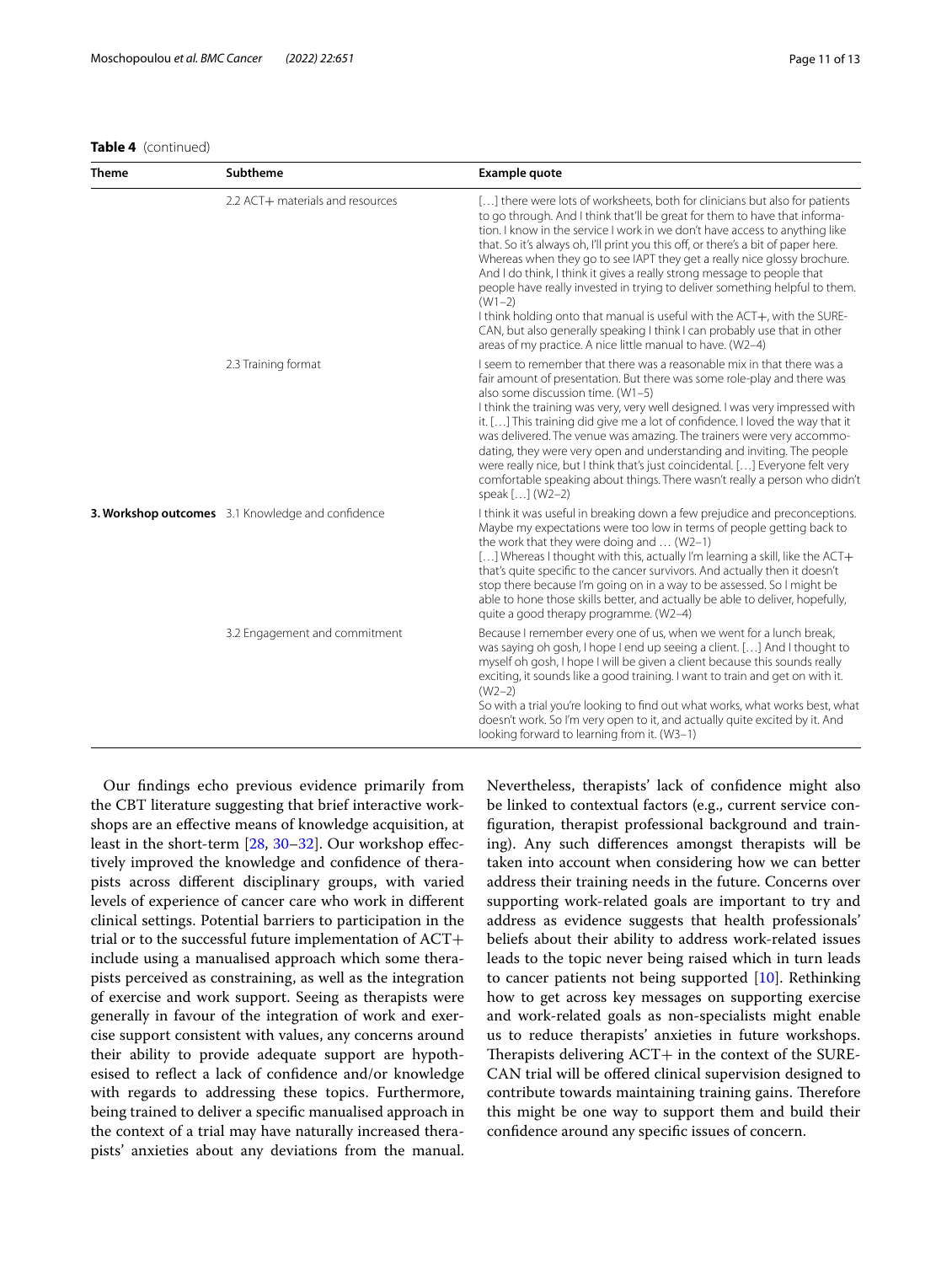A strength of our study is the multi-modal measurement approach taken. We used both qualitative and quantitative methods to obtain rich data. However, the lack of multiple independent coders in qualitative data analysis should be noted as a study limitation. Another strength is the high evaluation response rate across the three workshops. The study also benefits from the use of Kirkpatrick's model which allows for the systematic evaluation of training and has been previously used in similar studies [\[28](#page-12-26)]. However only the frst two levels of the model (reaction and learning) were assessed. A limitation of the study is the use of self-report studyspecifc questionnaires. Also, administering the questionnaires at the training location may have increased the likelihood of introducing positive response bias due to knowing the trainers would see the results, albeit anonymised. Another limitation is the lack of objective assessment of participants' clinical skills using ACT pre- and post-workshop. Therefore, an important addition could be to evaluate long-term skill acquisition and maintenance in accordance with Kirkpatrick's model. ACT+ sessions will be recorded and rated for treatment fdelity enabling us to assess skill implementation during the planned trial.

# **Conclusions**

In conclusion, our study has shown that a brief interactive training workshop can improve the knowledge and confdence of therapists from diferent clinical backgrounds to deliver a modifed ACT intervention to cancer patients. Taking into account the emerging evidence base for the use of ACT in cancer [[15,](#page-12-13) [17](#page-12-15), [18](#page-12-16)] and other patients groups [[14,](#page-12-12) [16\]](#page-12-14), training healthcare practitioners to incorporate ACT into their supportive care practice is likely to be useful. We believe that our training programme can be a basis for developing and delivering efective ACT training to a variety of healthcare professionals who provide psychological support to those living with and beyond cancer and those with other long-term conditions. Further studies are needed to investigate the specifc components of training that may have an impact on clinical skills and consequently on patient outcomes.

#### **Abbreviations**

ACT: Acceptance and Commitment Therapy; ACT+: Acceptance and Commitment Therapy Plus; CBT: Cognitive Behavioural Therapy; IAPT: Improving Access to Psychological Therapies; M: Mean; RCT: Randomised Clinical Trial; SD: Standard Deviation; SPSS: Statistical Product and Service Solutions; SURECAN: SUrvivors' Rehabilitation Evaluation after CANcer; QoL: Quality of Life.

# **Supplementary Information**

The online version contains supplementary material available at [https://doi.](https://doi.org/10.1186/s12885-022-09745-4) [org/10.1186/s12885-022-09745-4](https://doi.org/10.1186/s12885-022-09745-4).

<span id="page-11-0"></span>**Additional file 1.** Content of the ACT+ Training Programme and Topic Guide for Therapist Interviews post ACT+ training. Description of data: Two tables are included in this word document. S1 presents in detail the content and structure of the ACT+ training programme. S2 presents the topic guide used for the purposes of the qualitative interviews reported in this article.

#### **Acknowledgements**

Not applicable.

#### **SURECAN Grant Investigators**

(in alphabetic order) Professor Kamaldeep Bhui<sup>7</sup>, Professor Liam Bourke<sup>4</sup>, Professor Trudie Chalder<sup>6</sup>, Dr. Gail Eva<sup>5</sup>, Professor John Gribben<sup>8</sup>, Ms. Miriam Harris, Dr. Louise Jones<sup>9</sup>, Professor Ania Korszun<sup>1</sup>, Professor Paul Little<sup>10</sup>, Professor Paul McCrone<sup>11</sup>, Dr. Adrienne Morgan<sup>8</sup>, Professor Damien Ridge<sup>3</sup>, Dr. Rebecca Roylance<sup>12</sup>, Professor Stephanie J.C. Taylor<sup>1</sup>, Mr. Mohamed Thaha<sup>13</sup>, Professor Peter White<sup>1</sup>. .

1. Wolfson Institute of Population Health, Barts and The London School of Medicine and Dentistry, Queen Mary University of London, London, UK.

3. College of Liberal Arts and Sciences, University of Westminster, London, UK. 4. Allied Health Professionals, Radiotherapy & Oncology, College of Health Wellbeing and Life Sciences, Sheffield Hallam University, Sheffield, UK.

5. Department of Sport and Health Sciences, Oxford Brookes University, Oxford, UK. 6. Department of Psychological Medicine, Institute of Psychiatry, Psychology and Neuroscience, King's College London, London, UK.

- 7. Department of Psychiatry, University of Oxford.
- 8. Barts Cancer Institute, Queen Mary University of London.
- 9. Division of Psychiatry, University College London.
- 10. School of Medicine, University of Southampton.
- 11. School of Health Sciences, University of Greenwich.
- 12. University College London Hospitals NHS Foundation Trust.
- 13. Blizard Institute, Queen Mary University of London.

#### **Authors' contributions**

All authors contributed to the conception and design of the study, collection, analysis, or interpretation of the data. Authors were involved in drafting and revising the manuscript and provided fnal approval for the version submitted.

#### **Funding**

This article presents independent research funded by the National Institute for Health Research (NIHR) under its Programme Grants for Applied Research Programme (Reference Number RP-PG-0616-20002). SJCT is supported by the National Institute for Health Research ARC North Thames. The views expressed are those of the author(s) and not necessarily those of the National Health Service (NHS), the NIHR or the Department of Health. Trudie Chalder acknowledges the fnancial support of the Department of Health via the National Institute for Health Research (NIHR) Specialist Biomedical Research Centre for Mental Health award to the South London and Maudsley NHS Foundation Trust (SLaM) and the Institute of Psychiatry at King's College London. The views expressed in this article are those of the authors and not necessarily those of the NHS, the NIHR or the Department of Health and Social Care.

#### **Availability of data and materials**

The datasets used and/or analysed during the current study are available from the corresponding author on reasonable request.

#### **Declarations**

#### **Ethics approval and consent to participate**

All procedures performed in studies involving human participants were in accordance with the ethical standards of the institutional and/or national research committee and with the 1964 Helsinki declaration and its later amendments or comparable ethical standards. This article does not contain any studies with animals performed by any of the authors. The study was